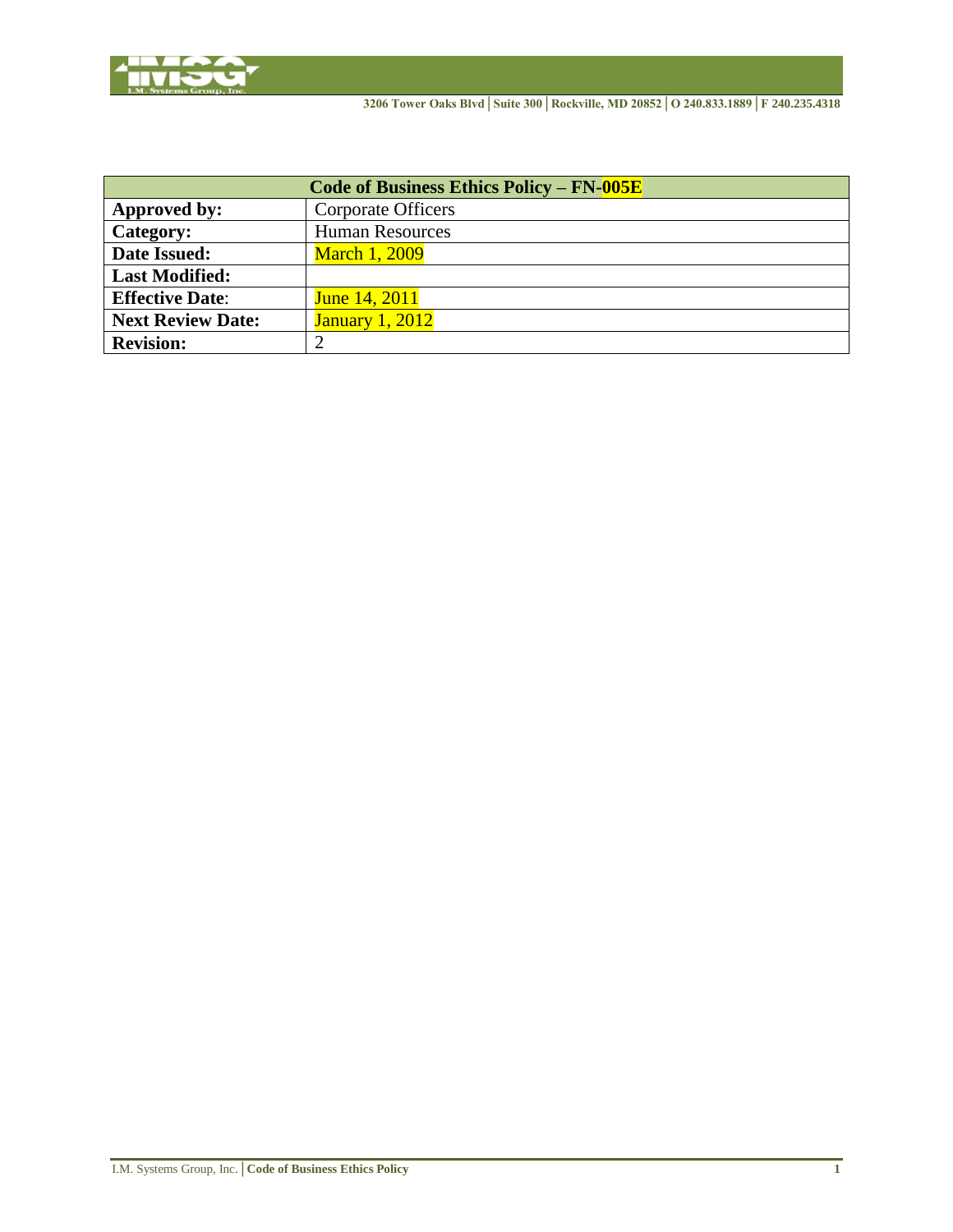

3206 Tower Oaks Blvd | Suite 300 | Rockville, MD 20852 | O 240.833.1889 | F 240.235.4318

# **TABLE OF CONTENTS**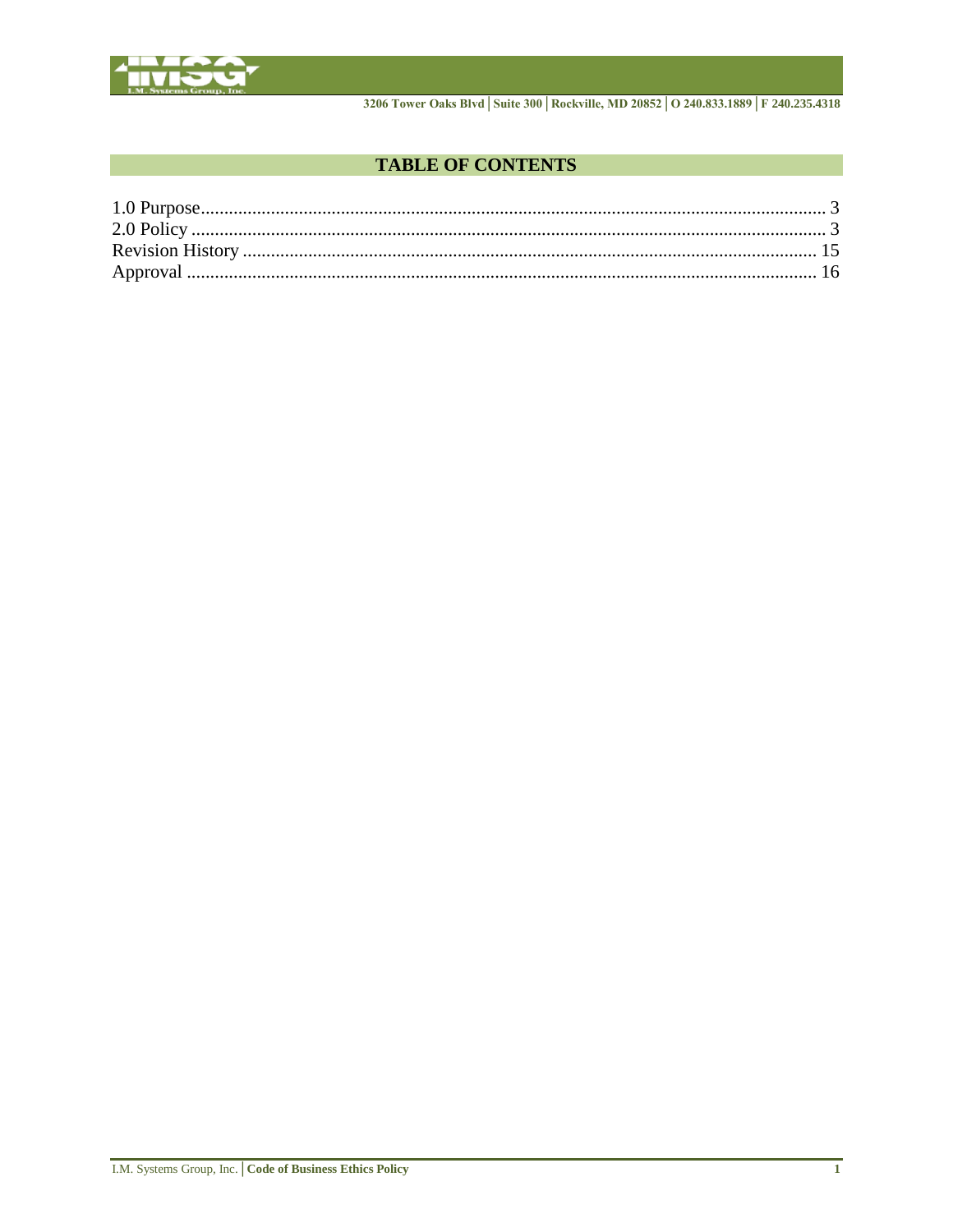

## **IMSG CODE OF BUSINESS ETHICS AND CONDUCT**

Dear IMSG Colleague:

IMSG's reputation for integrity in the marketplace is one of our most important assets. We are committed to upholding the highest ethical standards and operating our company with superior integrity, to protect our colleagues, customers, and the communities we serve.

We must continue to conduct ourselves responsibly and maintain our commitment to ethics. In order to ensure our continuing success, we have created our Code of Business Conduct and Ethics to provide guidance to employees in making ethical decisions. The Code provides general information on required behaviors in the corporate environment, as well as direction on specific situations in which ethical dilemmas may arise.

It is important that all employees review the Code thoroughly and become familiar with its provisions. Each employee is required to acknowledge his/her responsibility for reviewing, understanding, and complying with the Code. The Code does not address every possible situation. Always use your best judgment in matters, with a broad view of how our actions could be perceived by a third party. In addition, if you have questions regarding the Code or would like to report a concern, please email us at [corporate.ethics@imsg.com.](mailto:corporate.ethics@imsg.com)

I ask that each of you continue to embrace the highest ethical standards -- both individually and professionally -- as we move into the future together.

Vance Y. Hum CEO I.M. Systems Group, Inc.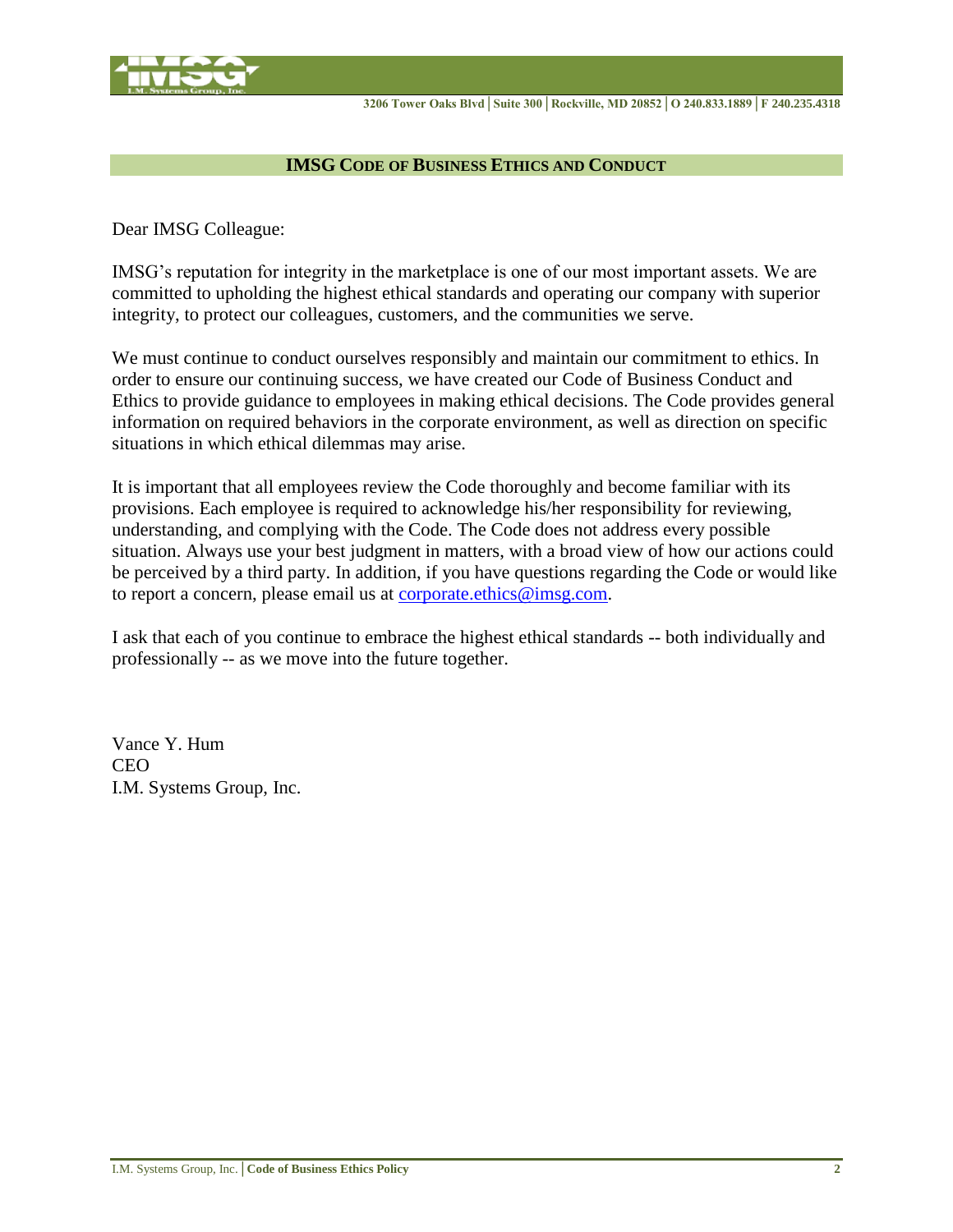

# <span id="page-3-0"></span>**1.0 PURPOSE**

This policy document defines the standards of ethics and business conduct (the "Standard") that apply to all officers and employees of IMSG (the "Company"), all its subsidiaries and business units worldwide, and to all of its business activities. To the extent that any portion of this policy is inconsistent with any rights or obligations contained in Federal Guidelines, the terms of the Federal Guidelines shall govern.

# <span id="page-3-1"></span>**2.0 POLICY**

## *Responsibility/Accountability*

IMSG's business depends not only on the competence of its employees, but also upon its reputation for honesty, integrity, and lack of bias in the conduct of its business affairs. That means we are committed to the highest ethical standards and values in conducting our business. We are equally committed to complying with all applicable laws and regulations in each foreign, federal, state, or local jurisdiction in which we operate.

It is the personal responsibility of each employee to read, understand and comply with the Company's ethical standards and diligently comply with IMSG policies and procedures. All employees must promptly direct any questions regarding specific policies to their immediate supervisor, program manager, or company management.

All employees will be required to certify their understanding of this Standard on an annual basis. The Company will implement a system that collects these certifications and ensures they are current. Failure to certify understanding of, or failure to comply with, this Standard shall be grounds for disciplinary action, up to and including termination of employment.

- All employees are responsible for ensuring their own conduct, as well as the conduct of those who report to them, is honest and ethical under all circumstances and fully complies with our policies and standards
- All employees are expected to embrace and follow the standards described in this policy document
- All employees must take seriously their responsibility to stay knowledgeable about these standards and attend training when offered
- All employees are expected to be alert to and recognize potential violations of these Standards
- All employees are required to cooperate fully with any investigation regarding the potential noncompliance of any of our standards. Because our reputation for high ethical standards and quality work is so important, violations of our Standard will be basis for disciplinary or corrective action.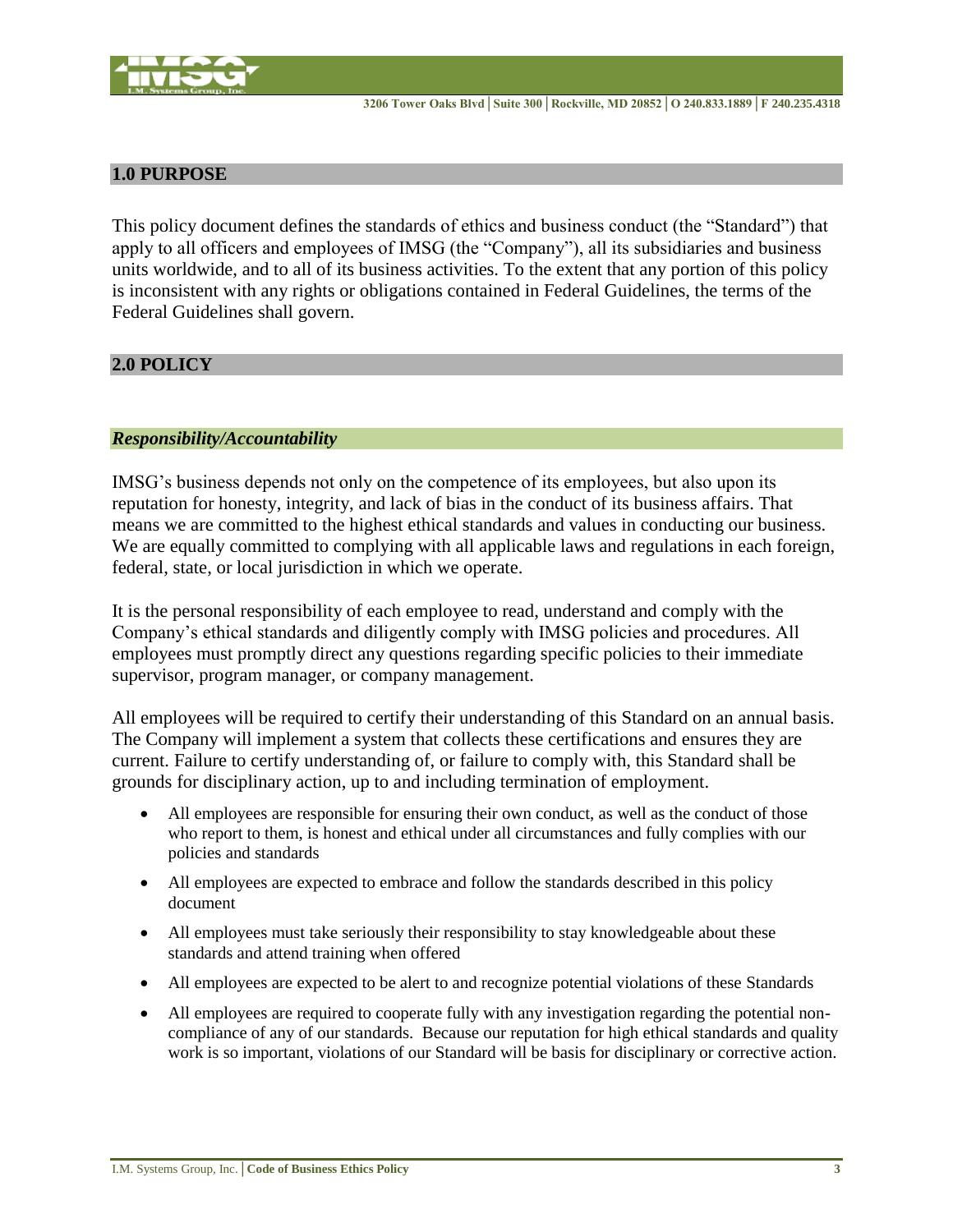

#### *Obligation of Employees to Report Violations of Standards*

All employees are obligated to report all suspected violations of these Standards. Every employee has a duty to report observed, discovered, or suspected non-compliance with applicable rules and regulations to your respective managers, Director of Human Resources, or the Chief Operating Officer. If you prefer to raise an issue through a third party or to remain anonymous, employees may call the company's Legal Counsel at telephone numbers 215 496- 7217 or 215 496-7240 or e-mail at [eschreiner@kleinbard.com](mailto:eschreiner@kleinbard.com) or [hdavis@kleinbard.com.](mailto:hdavis@kleinbard.com) Such reports will be investigated promptly, with due respect for the rights and privacy of all who may be involved in such an investigation.

The Company also maintains an email address (corporate.ethics@imsg.com) in which employees can report any suspected violations of the laws, regulations, and compliance requirements embodied in these Standards.

IMSG has implemented a Whistleblower policy that states:

*IMSG will not retaliate against a whistleblower. This includes, but is not limited to, protection from retaliation in the form of an adverse employment action such as termination, compensation decreases, or poor work assignments and threats of physical harm. Any whistleblower who believes he/she is being retaliated against must contact the Human Resources Director immediately.*

#### *Company and Employee Commitments*

The Company-Employee relationship is based, at least in part, on each party's willingness to uphold certain commonly agreed upon tenets as outlined more fully in the Employer-Employee Relationship section of the IMSG Employee Handbook. While the Company's commitments are covered briefly within this document, the Company's expectations for its employees are detailed in the IMSG Employee Handbook, and are summed up as follows:

- To deal with customers, suppliers and coworkers in a professional manner;
- To perform assigned tasks efficiently;
- To be punctual;
- To demonstrate a considerate, positive and constructive attitude toward fellow employees;
- To adhere to the policies adopted by the Company; and
- To protect the interests, reputation, and integrity of the Company and its employees at all times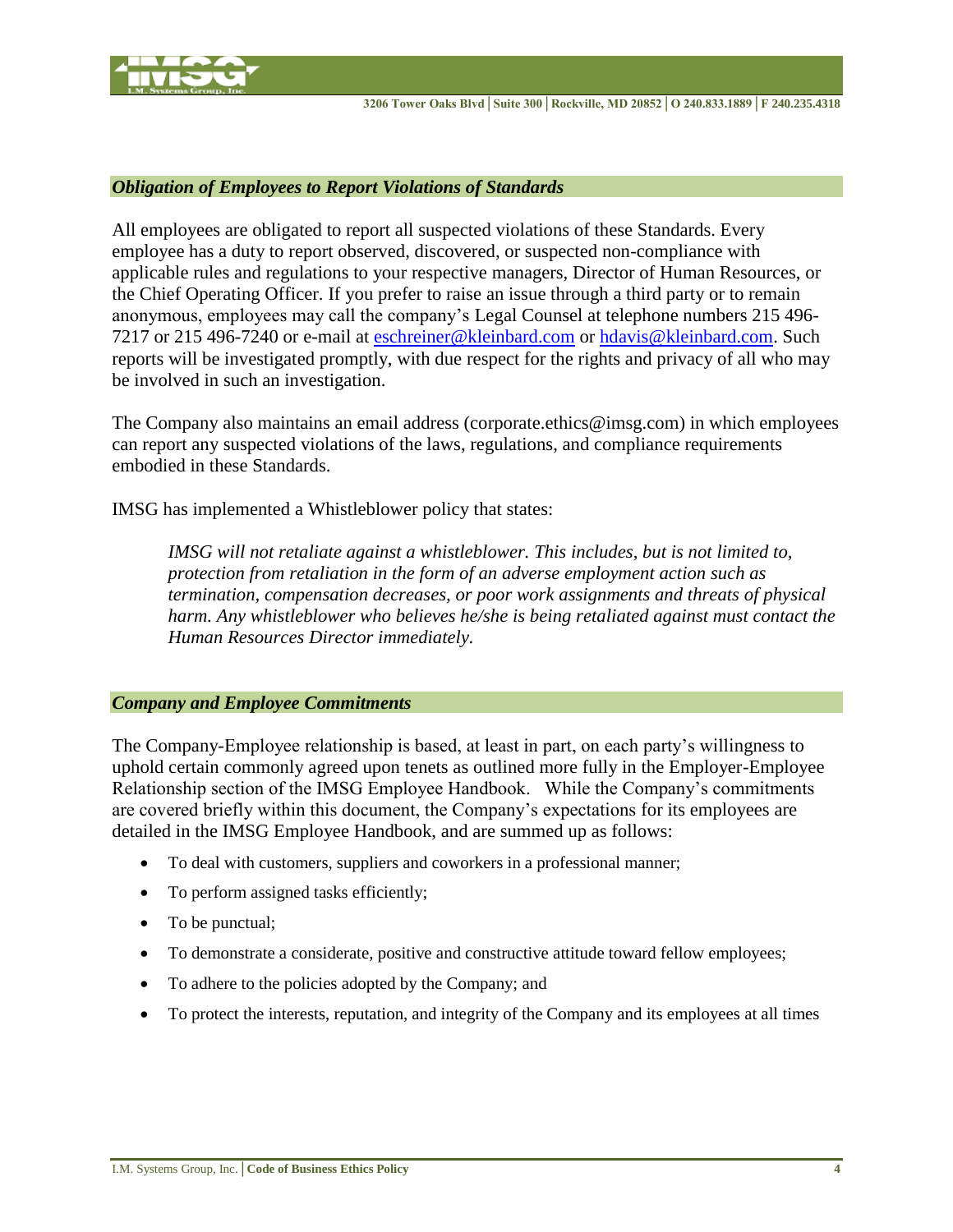

#### *False Information and Employment*

If, at any time, the Company learns that an employee intentionally provided false or misleading information, or intentionally omitted pertinent information regarding essential background, employment history, credentials or qualifications for employment, the Company may take appropriate disciplinary and/or corrective action, including changing the employee's status or assignment, reducing the employee's compensation, suspending, or terminating the employee.

## *Use and Protection of Client (Government) Furnished Property*

The Company and its employees, consultants and subcontractors shall abide by all regulations applicable to the possession, use, reporting, and disposition of client property within its control. Government property shall only be used for those purposes specifically authorized by a specific contract and will be appropriately tracked, controlled, reported on and returned, as required. IMSG and its Subsidiaries will ensure that any of their subcontractors who control Government property shall adequately care for it.

## *Use and Protection of Company Assets*

The Company invests substantial sums of money to provide employees with up-to-date technology, equipment and furnishings. These items are to facilitate the business of the Company with the ultimate goal of increasing value to the shareholders. All employees and consultants are therefore responsible for the protection and appropriate, efficient use of the Company's assets, which includes physical assets as well as intellectual property and proprietary information.

All corporate assets are intended to be used for legitimate business purposes only. While some incidental personal use is allowed, such as making personal phone calls when necessary, such use should be limited to non-business hours (before or after work, during lunch or other breaks) whenever possible and expressly conditioned on compliance with established policies in the IMSG Employee Handbook. The employee's immediate supervisor should approve any use of corporate property or services, which are not solely for the benefit of the corporation, beforehand, when this usage goes beyond incidental.

Theft, careless, inappropriate, or negligent use of the Company's physical assets, especially when resulting in a loss or diminished value of such assets, as well as unauthorized use, disclosure or transfer of intellectual property or proprietary information may subject the offending person to disciplinary action up to and including termination of employment, and may result in possible civil or criminal prosecution under applicable laws. More detailed statements regarding the use of software, protection of intellectual property, trade secrets and proprietary information and the electronic communications policy are provided below.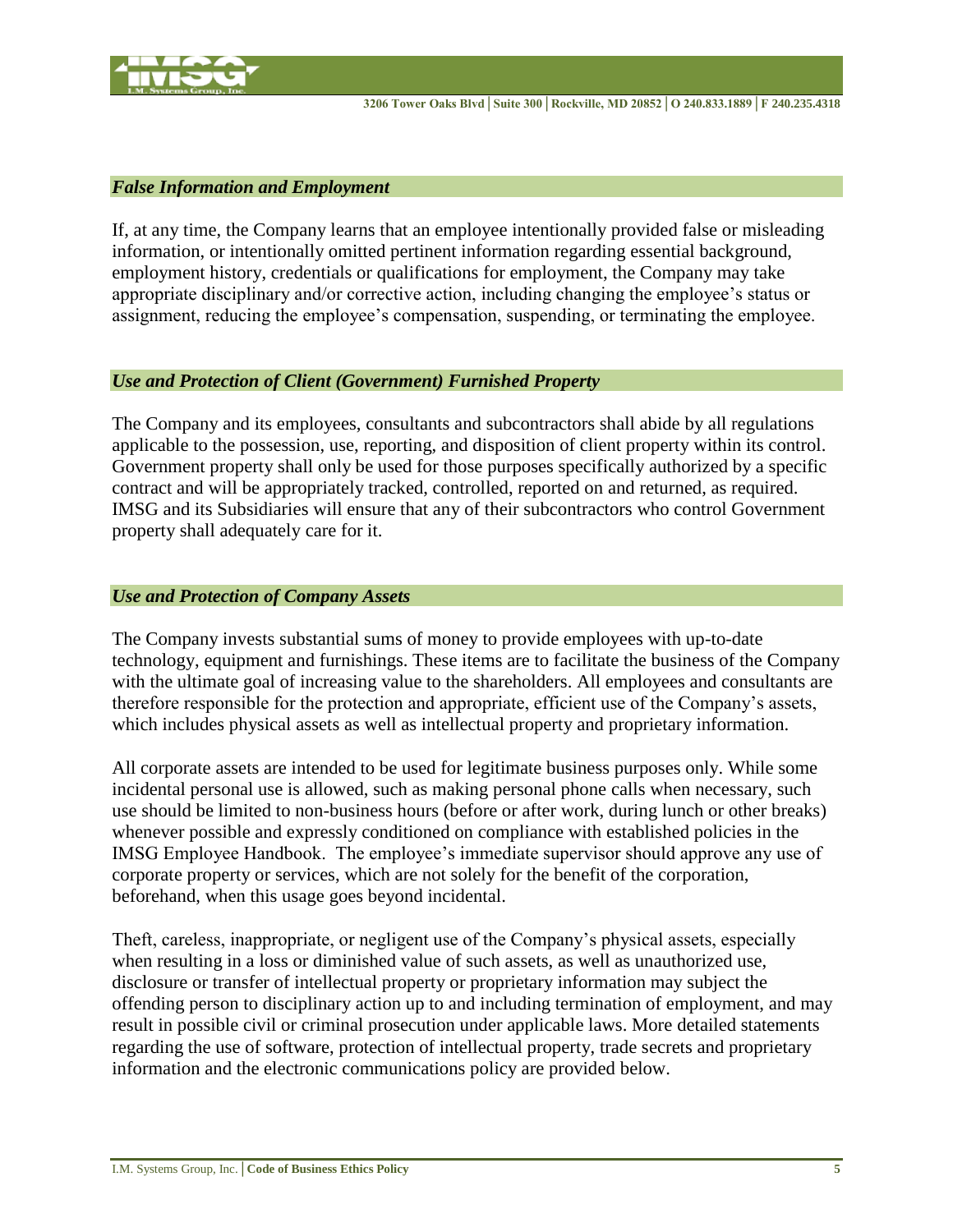

## *Use of Software*

The Company has established a policy, which prohibits the creation or use of unauthorized copies of software, and no "pirated" software shall be installed or used on Company computers. Except for software supplied by a client or teaming partner pursuant to the terms of a contract, or personally owned software which has been approved and installed by IMSG's IT Department, employees shall use only Company licensed software. Employees shall use all software only in accordance with the terms of the applicable license agreements or other contracts under which the software is supplied. IMSG or subsidiary licensed software may not be copied or provided to any third party unless authorized under the license agreement. Before taking any action to transfer licensed software, employees should contact the IMSG IT Department to determine whether their proposed action is permitted. Please refer to the IMSG Employee Handbook, Communications Systems Policy and Guidelines, for information regarding the use of Company licensed software. Unauthorized use, copying, transfer, or disclosure of software may subject the offender to disciplinary action and as well as civil and criminal penalties under copyright laws. The company has the right to audit any software on company provided computers.

## *Use of Computing Resources*

Computing resources are provided to users to support their work on behalf of the Company and its clients. Users are expected to utilize these resources in a professional and appropriate manner, in accordance with published policy in the IMSG HR Manual. The term "Computing Resources" includes any computer, peripheral, server or network provided or supported by the Company's Information Technology Department as well as all communications equipment, systems, and services provided to the employees of IMSG and its subsidiaries in the course of their employment. This includes, for example, telephone, electronic mail, instant messaging, voice mail, fax, local and wide area networks, text paging, and internet access. Also covered by this definition are any data and programs stored on or utilized in connection with such computing resources, regardless of format or medium of storage. Unauthorized or improper use of the Company's computing resources may subject an employee to disciplinary action up to and including termination of employment. The company has the right to audit any company owned computing resources.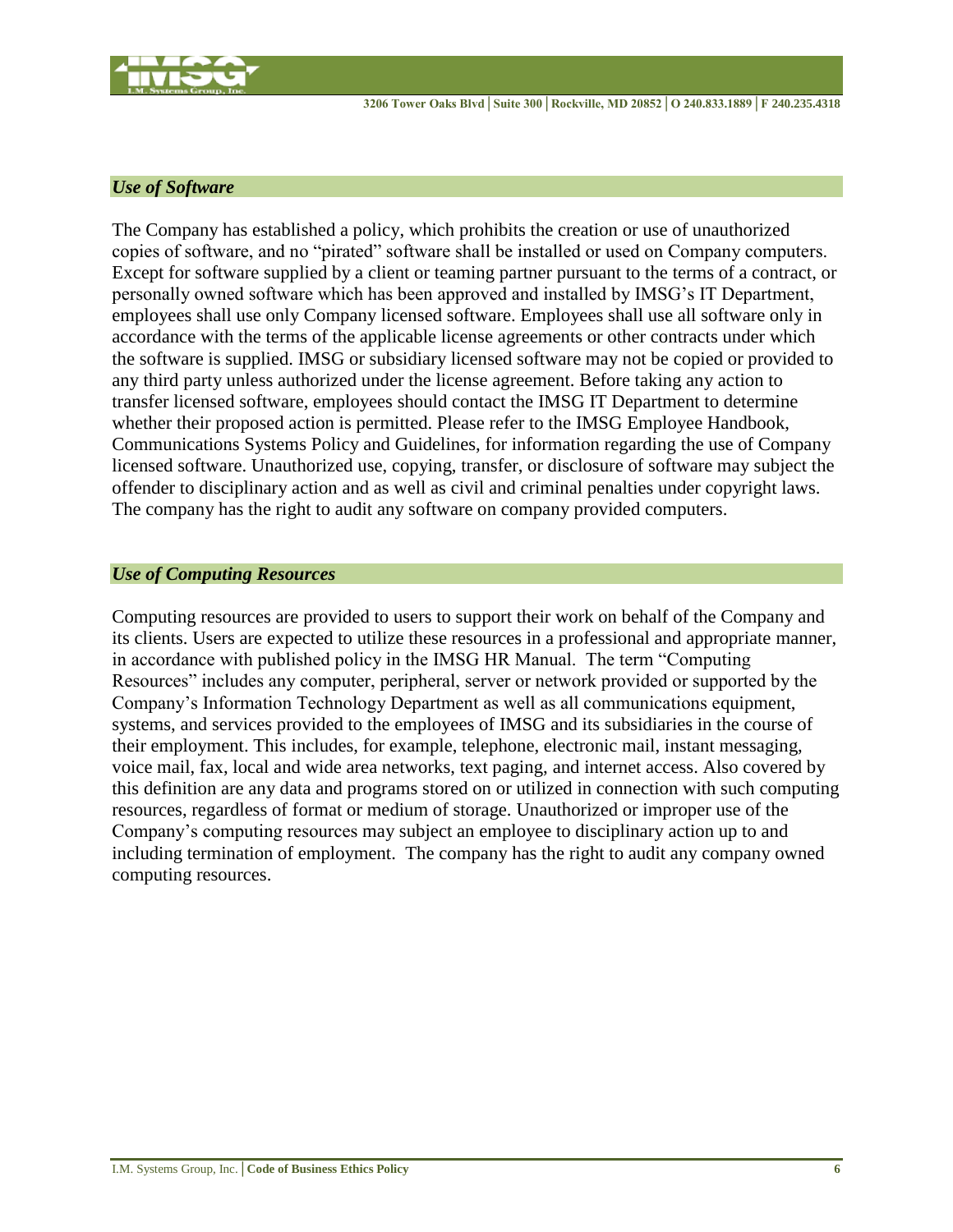

#### *Protection of Intellectual Property, Trade Secrets, Proprietary Information*

It is essential for all employees and consultants to safeguard the Company's and clients trade secrets and proprietary information and to refuse any improper access to trade secrets and proprietary information of any other company or entity, including our competitors. The terms used herein are defined as:

*Proprietary Information:* Material and information relating to or associated with a company's products, business, or activities including, but not limited to, financial information, data or statements, trade secrets, product research and development, existing and future product designs and performance specifications, marketing plans or techniques, schematics, client lists, computer programs, processes, and know-how that have been clearly identified and properly marked by the company as "Proprietary Information" or trade secrets.

*Trade Secret:* Any formula, pattern, device, or information that is used in a business and which gives a competitive advantage to others.

Always be alert to avoid inadvertent disclosures that may arise in social conversations or in normal business relations; and do not receive any such information from other companies or people except pursuant to written agreement. Employees and consultants on client sites should pay careful attention to the use of government-owned email systems and accounts.

Never send proprietary information or trade secrets across a government email system, as the information can be requested by competitors and ultimately released by the government through the Freedom of Information Act (FOIA). Similarly, the Company's property rights in its technology and products must be protected by use of appropriate agreements whenever such technology and/or products are used, transferred or disclosed.

#### *Fiduciary Duty of the Employee*

If an employee of the Company has material non-public information relating to the Company or client, he or she cannot disclose this knowledge to others. All employees should avoid even the appearance of an improper transaction to preserve the Company's reputation for adhering to the highest standards of conduct.

#### *Personal Conflicts of Interest*

Conflicts of interest may raise doubts about the quality of the decision and the motive and integrity of the employee making it. Any situation that appears to cause, or actually causes, an employee to have to make a choice between loyalty to IMSG and loyalty to oneself, a relative(s), or an outside activity, presents a conflict of interest (COI).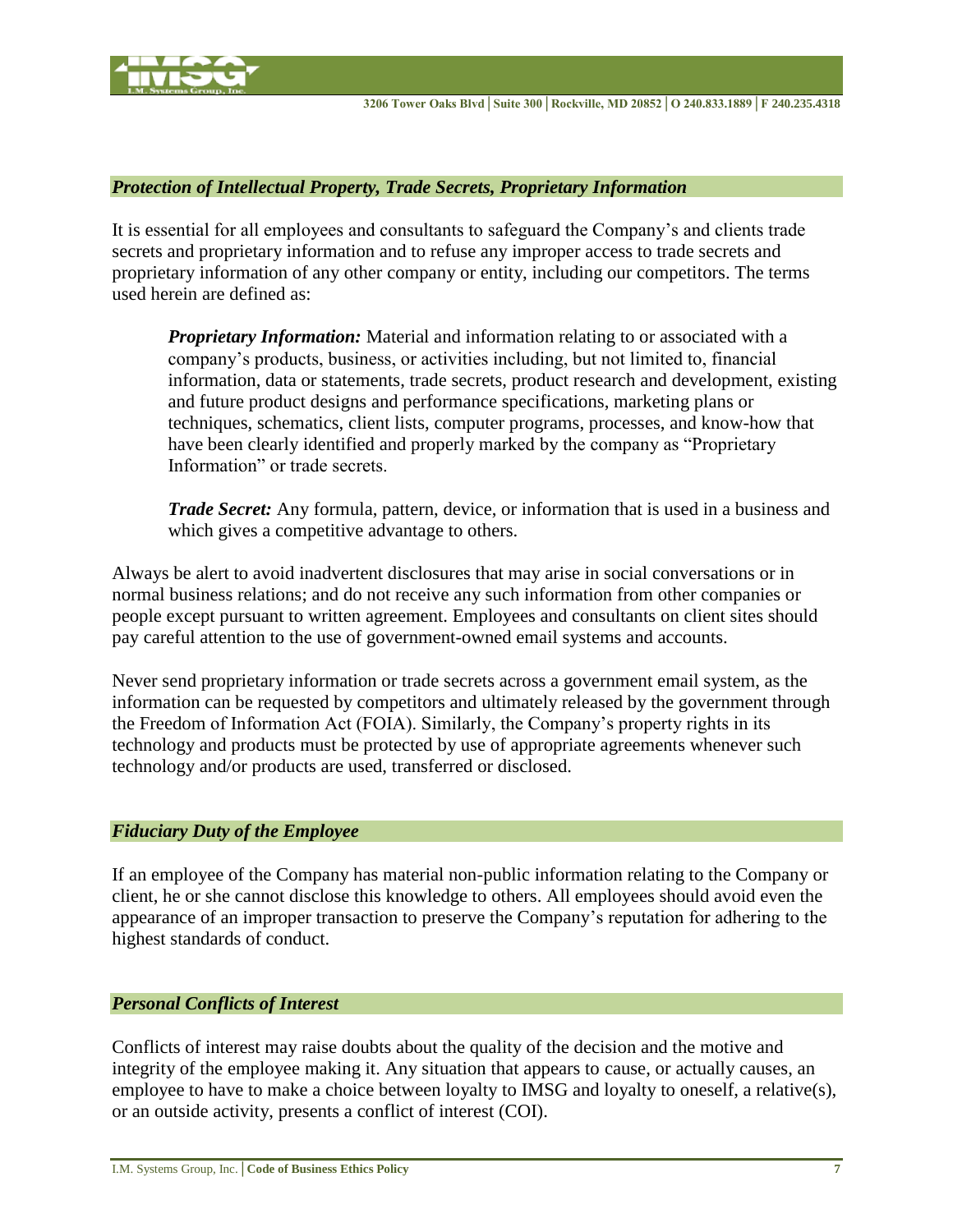

Conflicts of interest existing at the time of employment, or arising during the time an individual is employed by IMSG, must be disclosed and resolved as soon as they arise. Employees should advise their supervisor, in writing, of any potential conflicts.

In general, employees should avoid any activity outside their Company work that is likely to put them in a conflict situation. Outside employment is not specifically prohibited; however, it may work against the interests of the Company and in some situations, might be considered inappropriate. For more details on scenarios that could be construed as a conflict of interest, please review the IMSG HR Manual or discuss with your supervisor.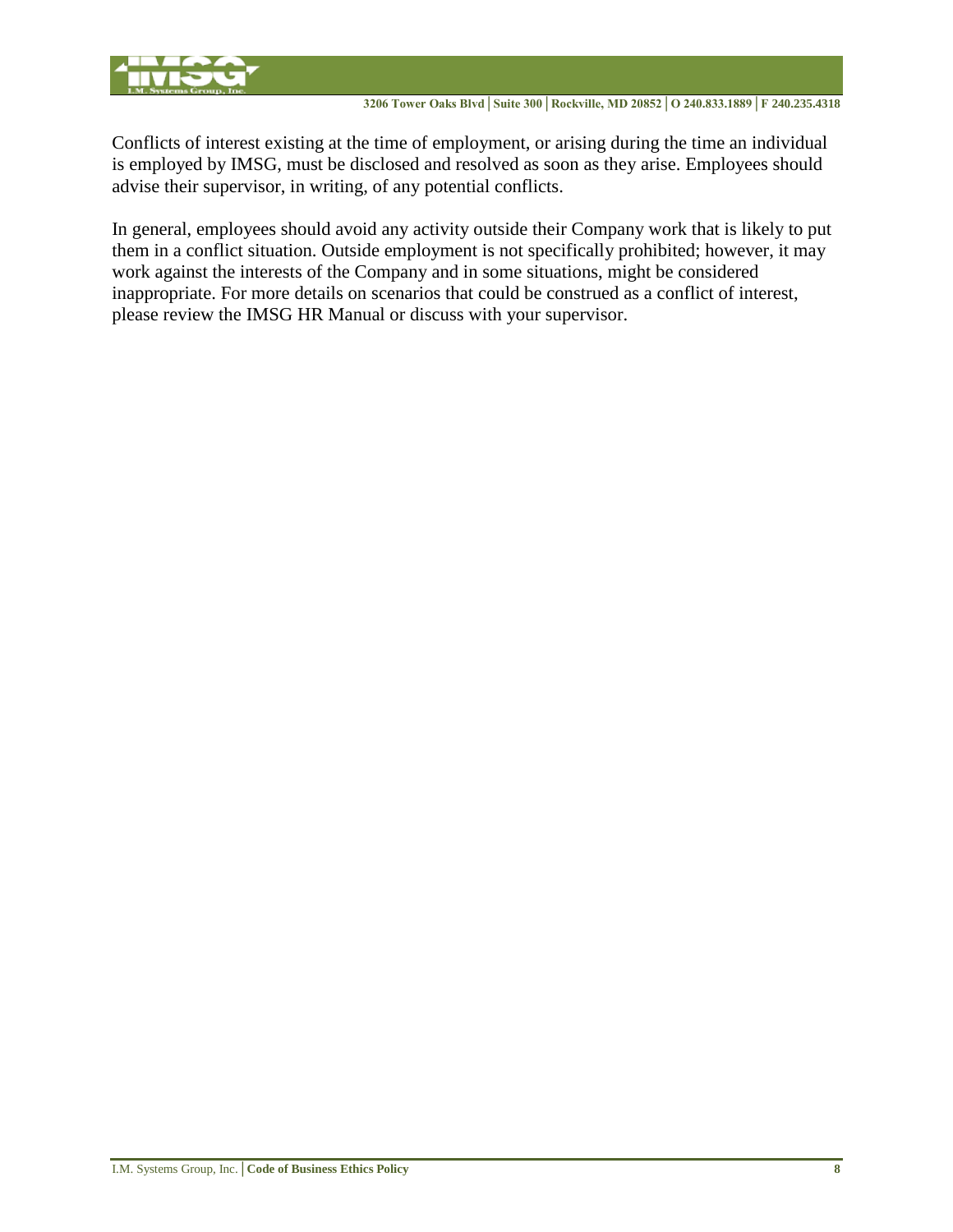

#### *Strategic Planning Information*

All employees must be vigilant in safeguarding most types of public and non-public Company information from disclosure both inside and outside the Company unless the person has a need to know the information for legitimate, Company related reasons. This duty of confidentiality is especially important with respect to any Company strategic planning activity, including merger, acquisition, divestiture, or reorganization activities.

It is a violation of Federal Securities and Exchange law for anyone with knowledge of such information to buy, sell or trade in company stock ("insider trading") or to make an unauthorized disclosure of such information (known as "tipping") in connection with such transactions involving companies whose stock is publicly traded, and whose operations are governed by SEC regulations and requirements. While IMSG is not a public stock company, whose operations are subject to SEC regulations, its strategic activities and transactions may involve companies that are SEC regulated.

All employees who have access to information not available to the general public concerning the company's strategic planning, including, but not limited to, potential acquisitions, divestitures, reorganizations, or major contract awards, shall neither use such information for personal financial advantage in any way, including the buying or selling of stock in affected companies, nor disclose such information to an outside party who may benefit thereby, unless authorized to do so by appropriate levels of management and unless permitted by law or regulation. Employees involved in such activities will be required to sign specialized non-disclosure agreements, which will restrict the dissemination of such information to only those designated individuals who have an actual "need to know."

#### *Regarding Gifts, Gratuities, and Entertainment*

The Company relies on employees to make sound business judgments based on the corporation's best interest and consistent with the ethical standards of IMSG. Offering and accepting business hospitality, gifts, meals, and/or entertainment, as a social amenity is a normal part of doing business in various industries in which the Company operates. However, in certain circumstances, accepting certain gifts and entertainment from vendors, contractors, competitors, suppliers, or customers with whom the Company has a current or potential future relationship can adversely affect business judgment and create an appearance of impropriety. Therefore, the Company has adopted guidelines to help employees decide when a hospitality, gift, meal or entertainment offered may be accepted and when it must be declined. In no event should an employee accept or give a gift where it would be prohibited by law or is known by the employee to be contrary to law or the corporate business practices of the company or agency employing the person offering the gift.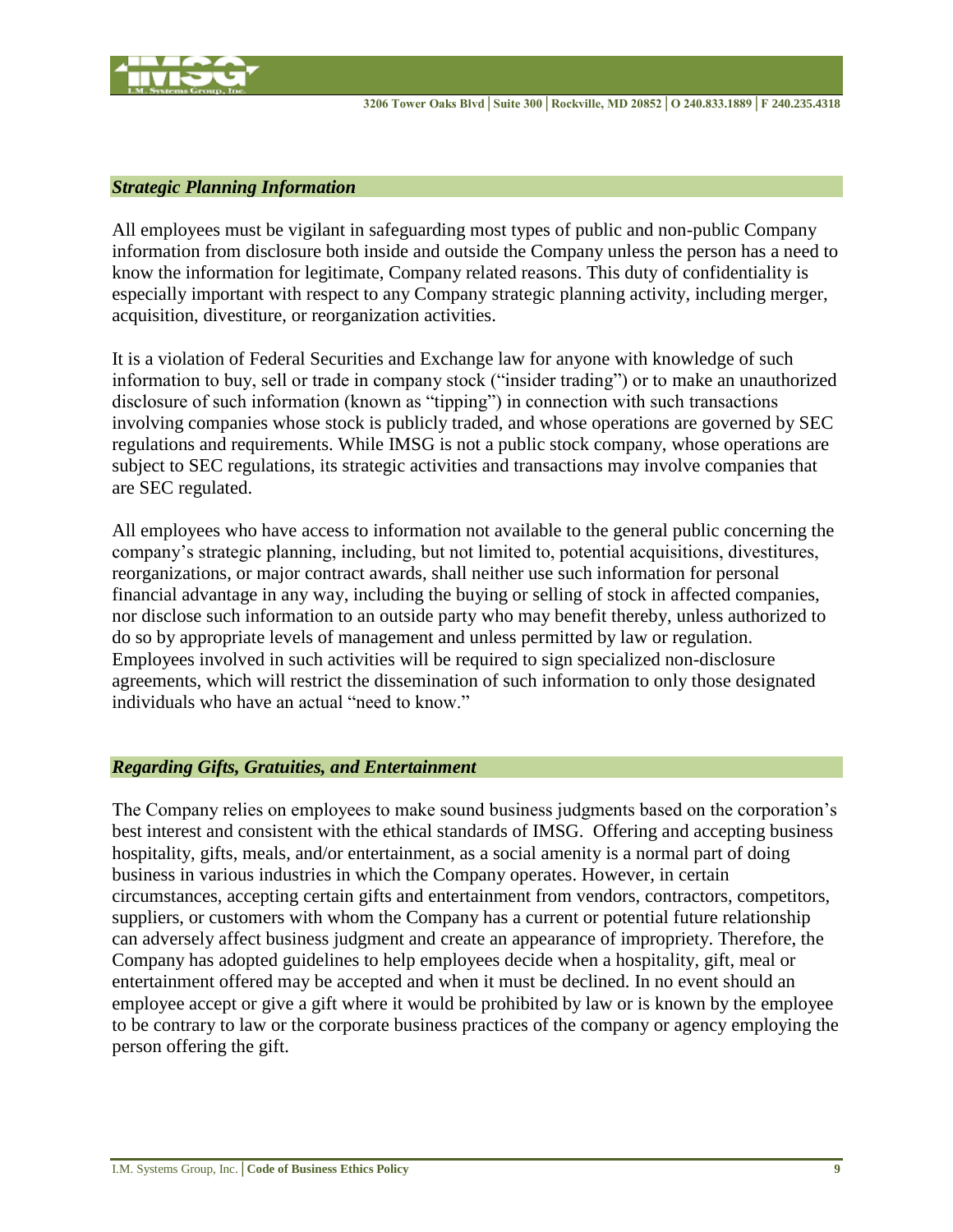

In general, the Company's policy on providing business courtesies to commercial or nongovernmental clients is that such offers may be extended provided they are reasonable, not extravagant in value (over \$20) or number, not frequent enough to be considered expected, and not offered in exchange for favorable consideration or treatment. *We will neither give nor accept business courtesies in excess of \$50.00 representing annual limit that constitute, or could reasonably be perceived as constituting, unfair business inducements that would violate law, regulation or polices of IMSG or customers, or would cause embarrassment or reflect negatively on IMSG's reputation.*

However, there are significant legal prohibitions associated with providing or receiving gratuities in the context of international activities or governmental business transactions and relationships. Federal government employees, as well as those of most state and local governments and many private companies who do business with government clients, are subject to strict rules regarding the giving and acceptance of gifts. Respect for these rules is paramount in maintaining a cordial, ethical, and legally compliant business relationship. In the government environment, failure to do so may result in severe legal and financial consequences for both the Company and the offending employee. Any exclusion to the \$20 rule should be requested in writing to the Contracts office and should include a detailed explanation of why it is in IMSGs best interest to exceed the dollar limitation and provide the recommended amount for consideration. A response will be provided in writing as to whether or not the dollar value can be exceeded.

With regard to receipt of similar courtesies from the federal government, employees may not accept or retain any gift or gratuity with more than a nominal value (under \$20), such as small promotional items (pens, mugs, notepads, candy, etc.).

# *Dealings with Suppliers, Vendors, Business Partners, and Competitors*

Integrity and fair dealings are characteristic of IMSG and its subsidiaries. All vendors, suppliers, other business partners, and competitors should be treated fairly and uniformly in accordance with the Company's established purchasing policies and procedures. Employees must not engage in any activity prohibited under anti-trust or other laws, including reciprocity, kickbacks, boycotting, price-fixing, refusal to deal, price discrimination, or disparate treatment of suppliers. Paying bribes, accepting kickbacks, and obtaining and using third party insider information in dealings with suppliers, vendors and business partners are completely inappropriate and will not be tolerated.

Furthermore, the Company will not enter into any subcontract or teaming agreement that unreasonably restricts sales by the other company directly to the U.S. Government of items made or supplied by the other company and will not otherwise act to restrict unreasonably the ability of any company to sell directly to the U.S. Government. Conversely, the Company will not enter into agreements where, as a subcontractor or teaming partner, we are subject to unreasonable restriction to sell our own products and services directly to the U.S. Government.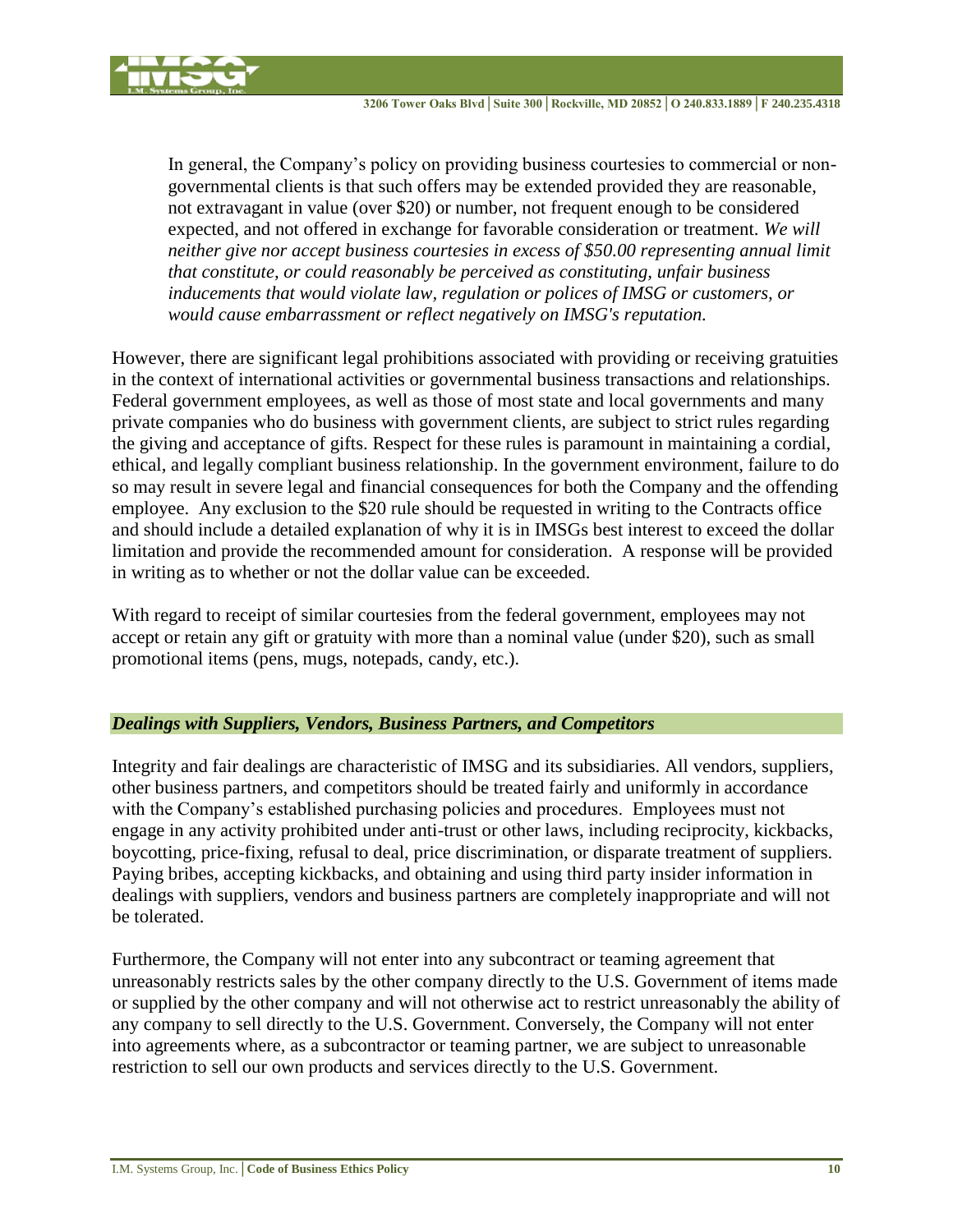

#### *Reporting Material Developments and Complying with Internal Controls*

Every employee has a duty to fully, fairly, accurately, promptly, and comprehensibly report financial and non-financial developments that could possibly have a material affect on the operations or financial condition of the Company - through his/her chain of command when they are discovered. It is every employee's obligation to understand his or her role in complying with, and monitoring compliance with, relevant internal control policy and procedures. An employee's approval of a timecard, a vendor invoice or an invoice to a client reflects a representation that such information is accurate to the best of their knowledge. Employees are expected to report any observations of failure to comply with such controls and procedures to one of the individuals named herein.

#### *Interference with an Audit*

The Company's officers and employees, and persons acting under their supervision, must refrain from taking any action that misleads, impedes or otherwise disrupts the work of either the company's internal Audit Department, its independent outside auditors and most especially, any auditor or investigator from any Federal agency performing official, authorized duties. This includes taking any action to fraudulently coerce, manipulate, mislead, or obstruct any auditor in any respect. Any such action taken with respect to Federal audit or investigative activities is punishable under Federal criminal laws.

## *Additional Policies Relating to U.S. Government Contracting*

As a Government contractor, we have a special obligation to the U.S. Government, and to the public at large, to ensure that we administer our contracts and deliver our products and services in a manner that fully satisfies both our legal obligations and our own high standards of integrity and quality.

We are committed to compliance with the letter and spirit of the laws and regulations governing contracting with the U.S. Government. These impose requirements not traditionally associated with purely commercial business transactions, and include, but are not limited to:

**False Claims/False Statements to the U.S. Government** 

It is a felony to knowingly make a false claim or false statement to a government investigator, either verbally or in writing. Violation of these and other statutes can subject us to damaging publicity, expensive and time-consuming investigations and litigation, reduction of negotiated contract rates, and the revocation of contracts. Both the Company and the individual employee may also be subject to civil and criminal sanctions including fines, debarment or suspension, and prison sentences.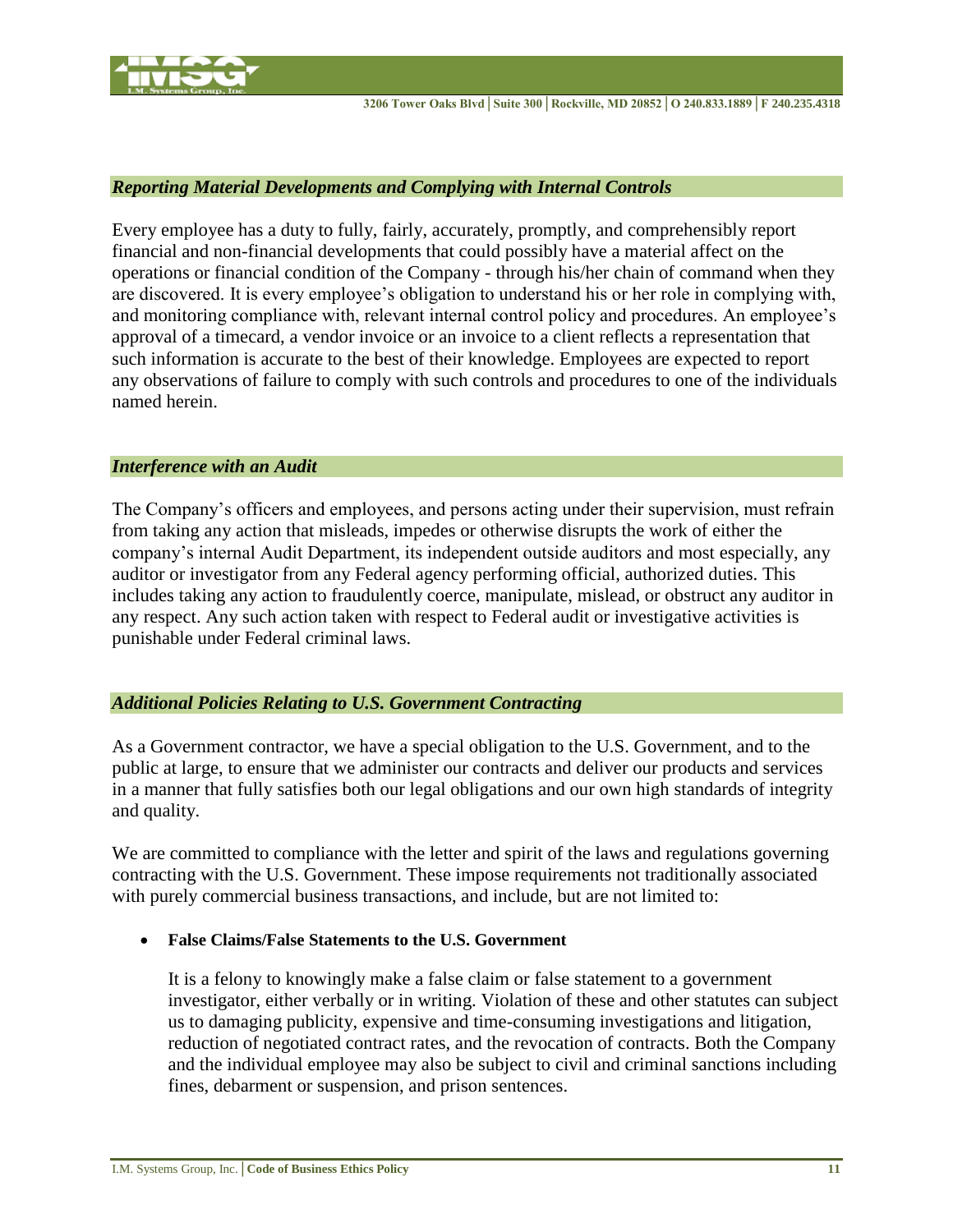

False claims and false statements, typically, are made in any document that carries a certification referencing 18 U.S.C. 1001, or other cited Federal laws. Typical examples include invoices, proposals, and representations/certifications made in connection with Federal contracts, or official reports and responses made under Federal regulation to Federal agencies, such as EEO, Labor or SBA reports. It is essential that each employee involved in the production of such documents use best efforts to ensure the accuracy, completeness and currency of the data used therein.

# **Lobbying Activities**

IMSG and its subsidiaries encourage employees to participate in the political process and contribute to the communities within which they live and work. The long tradition of active political involvement by officers and directors of the corporation is also an important aspect of the history of our company. Nevertheless, it must be recognized that Federal laws generally prohibit the making of campaign contributions to candidates, political parties, and campaign Contributions by the Company, if legally permissible, will only be made upon approval of the IMSG Board of Directors or senior corporate officials, and will be examined for compliance with all applicable laws and regulations, Federal, state and local. Prior to the award by IMSG or its subsidiaries of any subcontract exceeding \$100,000 under any Federal contract, IMSG Procurement personnel shall obtain certifications as required by FAR Part 52.203-11, Certification and Disclosure Regarding Payments to Influence Certain Federal Transactions.

# **Prohibited Use of Source Selection Information**

All employees are required to safeguard and prohibit use of any proprietary bid or proposal information and source selection information from unauthorized disclosure in accordance with applicable laws and the Federal Acquisition Regulations (FAR) Part 3.104. Individuals responsible for preparing material that may be source selection sensitive information must mark the cover page and each page that contains source selection information with the legend "Source Selection Information—See FAR 2.101 and 3.104." Employees who are unsure if particular information is source selection information should consult with the Company compliance team or contracts department as necessary.

# **Organizational Conflicts of Interest**

No contract shall be negotiated, or executed, if the interests of the particular customer are compromised or threaten the company's ability to maintain unbiased objectivity in serving its other customers. In instances where potentially conflicting situations may be created, agreements may be entered into if the parties involved have full knowledge of the potential conflict and a mitigation process has been developed and agreed upon by both parties. The contract file should contain appropriate documentation of such arrangements.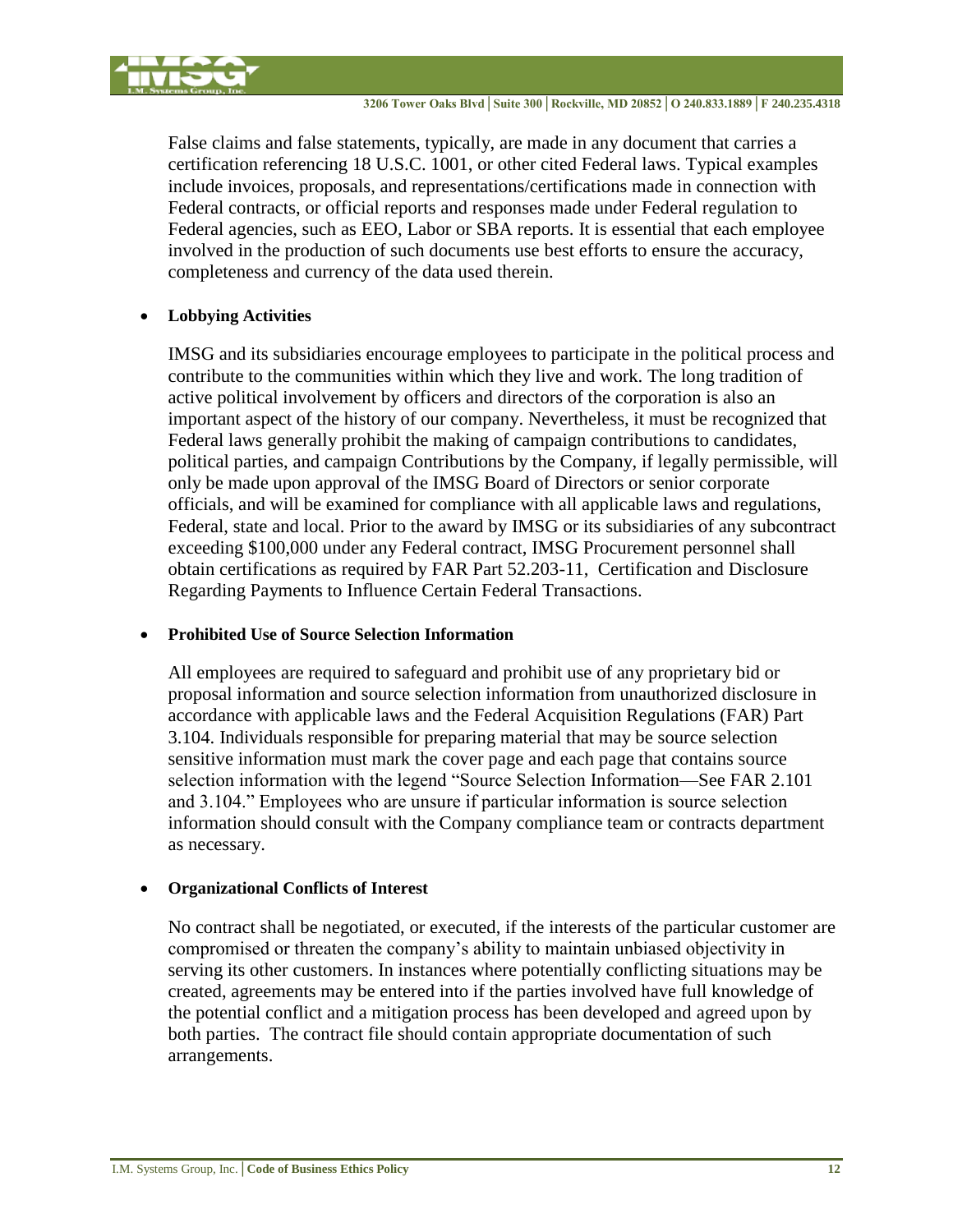

### **Prohibited Contractual Relationships**

The Company shall not knowingly employ an individual, nor shall it contract with a company, by any means, if the individual or company is listed on the General Services Administration's (GSA) Consolidated List of Debarred, Suspended, and Ineligible Contractors, nor shall it knowingly employ an individual who has been convicted of an offense related to government contracting.

## **Hiring of Government and Former Government Employees**

Special restrictions apply to hiring or retaining a government employee as an employee or consultant of the company. In addition, there are special constraints regarding any communication concerning possible employment during the conduct of any procurement action with which the government employee may have a connection. The Company will not conduct any discussion regarding or make any offer or promise of future employment or business opportunity to any government procurement official during the conduct of any procurement with which such official may be connected. Any government employee seeking a position with the Company or any of its subsidiaries must first obtain the proper ethical/conflict of interest opinion from government legal counsel, clearing him/her for such a position. Similarly, Ethics/COI clearance must be obtained by any Company employee wishing to offer employment to current or recently separated government employees. No such offer can be discussed or made before a government employee has publicly announced that they are leaving government service. In addition, any plans to employ retired senior military officers or former high-ranking civilian government officials must be approved by the Human Resources organization prior to an offer for employment.

#### **Regulatory Compliance – Duty to Comply with Applicable Rules and Regulations**

As a contractor doing business for the Government, the company is subject to many rules and regulations. The company and its employees have a duty to comply with such applicable rules and regulations to include the Federal Acquisition Regulations, rules and regulations governing accounting, timekeeping, workplace behavior, safety, drug-free workforce, gratuities and conflict of interest. Every employee has a duty to report suspected non-compliance with applicable rules and regulations to their line management, the director of HR or another member of executive management. All reports will be investigated promptly, with due respect for the rights and privacy of all who may be involved in such an investigation. The Company does not tolerate retaliation in any form against Employees who honestly and accurately report a concern. At the same time, it is serious and unacceptable to knowingly make false allegations.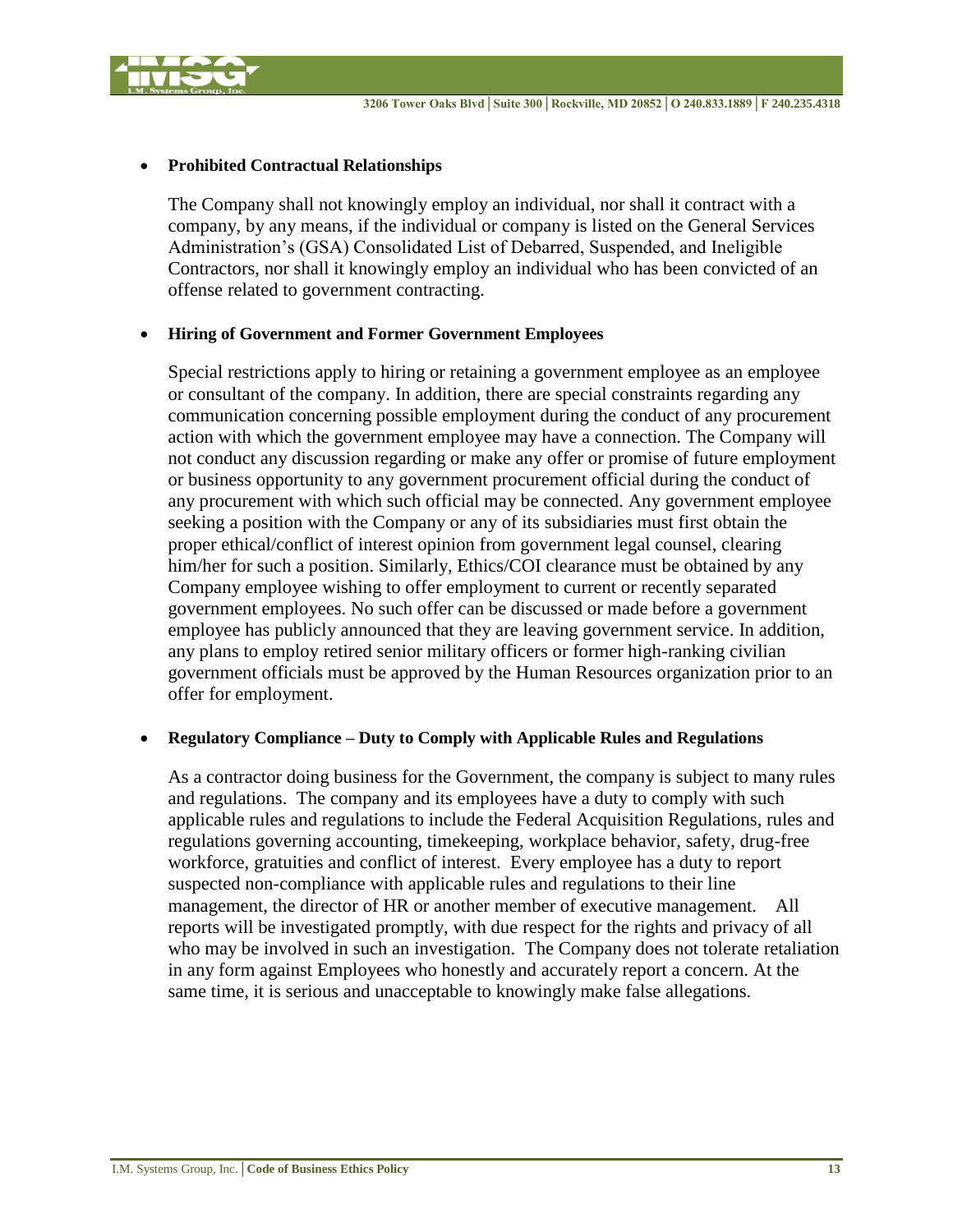



## **Financial Responsibility**

Company books and records must be maintained in accordance with generally accepted accounting principles, government regulatory requirements, and accounting and finance policies. Any reports submitted to the government must be timely, accurate, and comply with all applicable laws and regulations. Employees must cooperate fully with internal and external auditors if they are examining company books and operations.

IMSG is committed to accurate and timely billing for all services provided to the government, commercial and third party payors. We will only bill for services provided directly under contract, according to the requirements of the government, commercial or third party payors, consistent with industry practice and in accordance with company policies and procedures.

IMSG and its employees must not submit any false or misleading information on any bills or claim forms. Should any employee make a false statement on any bill or claim form they will be subject to disciplinary action, up to and including termination. All employees must ensure that their time is charged to the project they work on correctly and they must not charge their time to something they did not work on.

IMSG maintains effective systems of internal controls. Employees should understand their role in complying with and monitoring compliance with relevant company policies and procedures. When an employee approves their timecard, a vendor invoice or an invoice to a client it is a representation that such information is complete and accurate to the best of their knowledge.

Vance Y. Hum IMSG, CEO

\_\_\_\_\_\_\_\_\_\_\_\_\_\_\_\_\_\_\_\_\_\_\_\_\_\_\_\_\_\_\_\_\_\_\_\_\_\_\_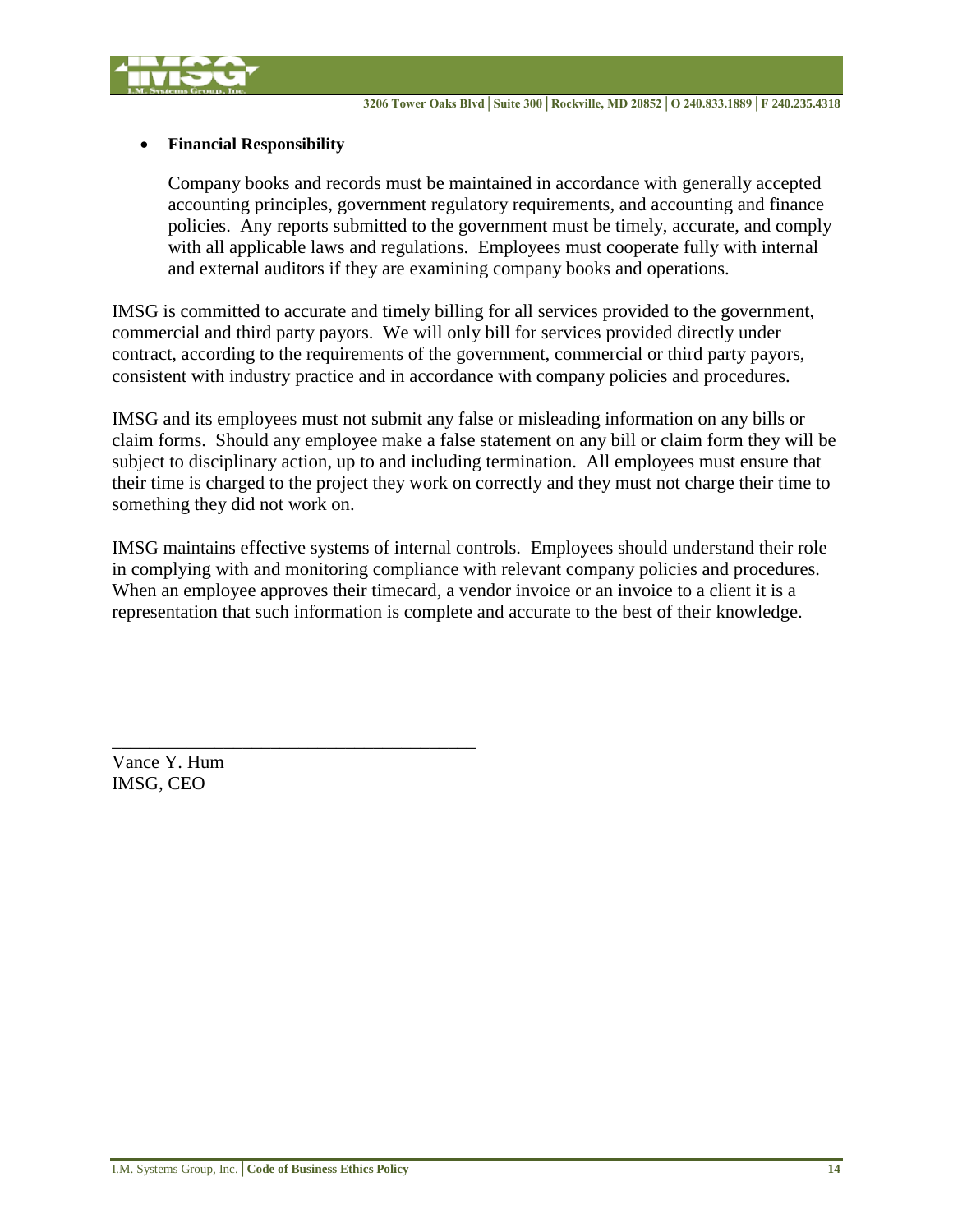

# <span id="page-15-0"></span>**3.0 REVISION HISTORY**

| <b>Nature of Change</b> | Date of Change | <b>Individual Making Change</b> |
|-------------------------|----------------|---------------------------------|
| Update                  | 12/30/2011     | Liberty Whiteman                |
|                         |                |                                 |
|                         |                |                                 |
|                         |                |                                 |
|                         |                |                                 |
|                         |                |                                 |
|                         |                |                                 |
|                         |                |                                 |
|                         |                |                                 |